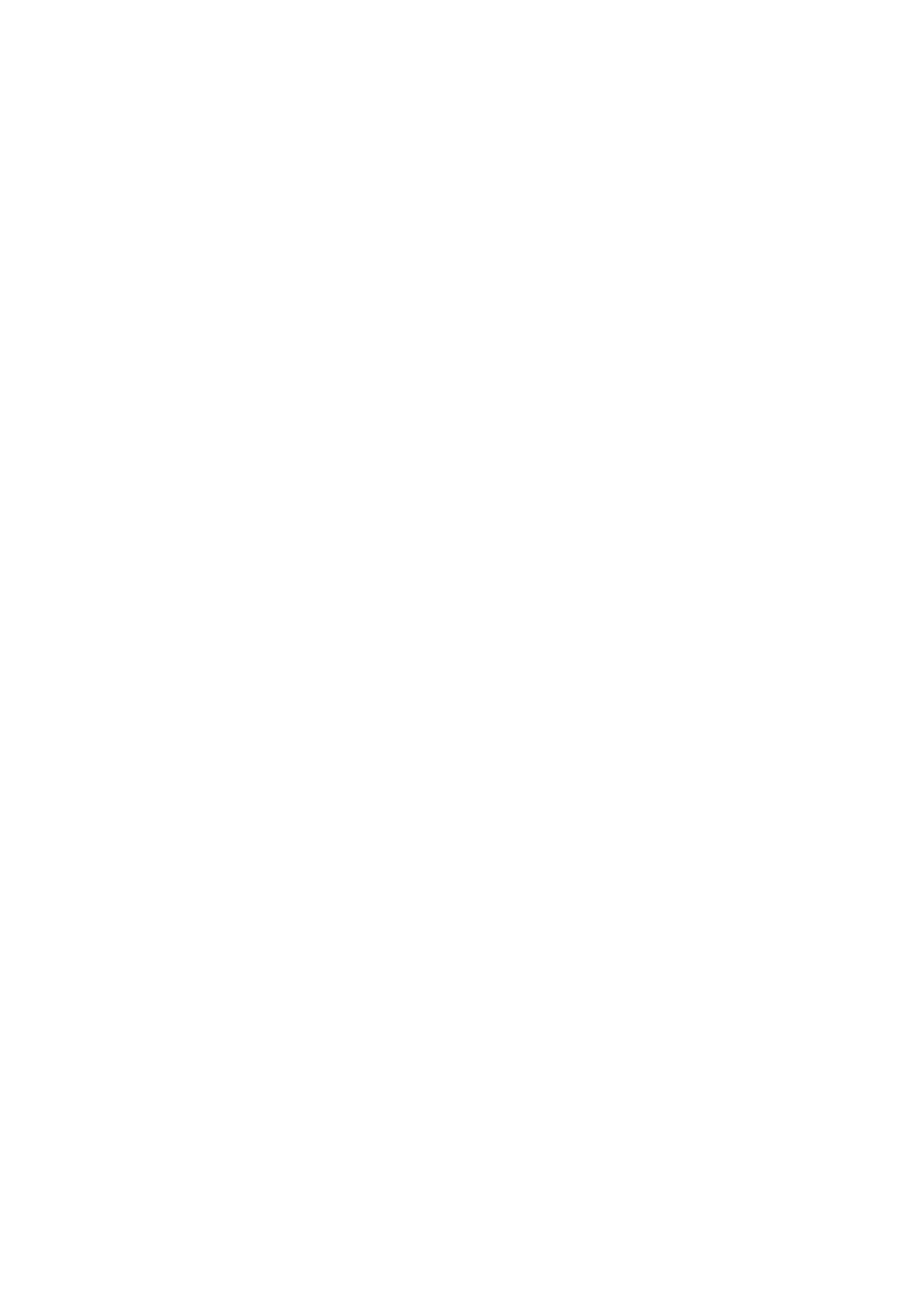

# **DECISION**

*Fair Work Act 2009*  s.185—Enterprise agreement

**Chubb Fire & Security Pty Ltd** (AG2018/1507)

# COMMISSIONER MCKENNA SYDNEY, 10 AUGUST 2018

*Application for approval of the Chubb Fire Safety, Alice Springs, Electrical Technicians, Collective Agreement, 2017 - 2019.*

**[1]** Chubb Fire & Security Pty Ltd ("Chubb") has made an application, pursuant to s.185 of the *Fair Work Act 2009* ("the Act"), for the approval of a single-enterprise agreement titled the *Chubb Fire Safety, Alice Springs, Electrical Technicians, Collective Agreement, 2017 – 2019* ("the Chubb Agreement"). Were if not for the discrete issue addressed in this decision the Chubb Agreement would have been approved by me, albeit, I expect, with undertakings being sought to address certain concerns which I would otherwise have canvassed with Chubb and the employee bargaining representative who was appointed by his work colleagues.

**[2]** Section 185 of the Act provides as follows:

"**185 Bargaining representative must apply for the FWC's approval of an enterprise agreement**

*Application for approval*

(1) If an enterprise agreement is made, a bargaining representative for the agreement must apply to the FWC for approval of the agreement.

(1A) Despite subsection (1), if the agreement is a multi-enterprise agreement that is a greenfields agreement, the application must be made by:

(a) an employer covered by the agreement; or

(b) a relevant employee organisation that is covered by the agreement.

*Material to accompany the application*

(2) The application must be accompanied by:

(a) a signed copy of the agreement; and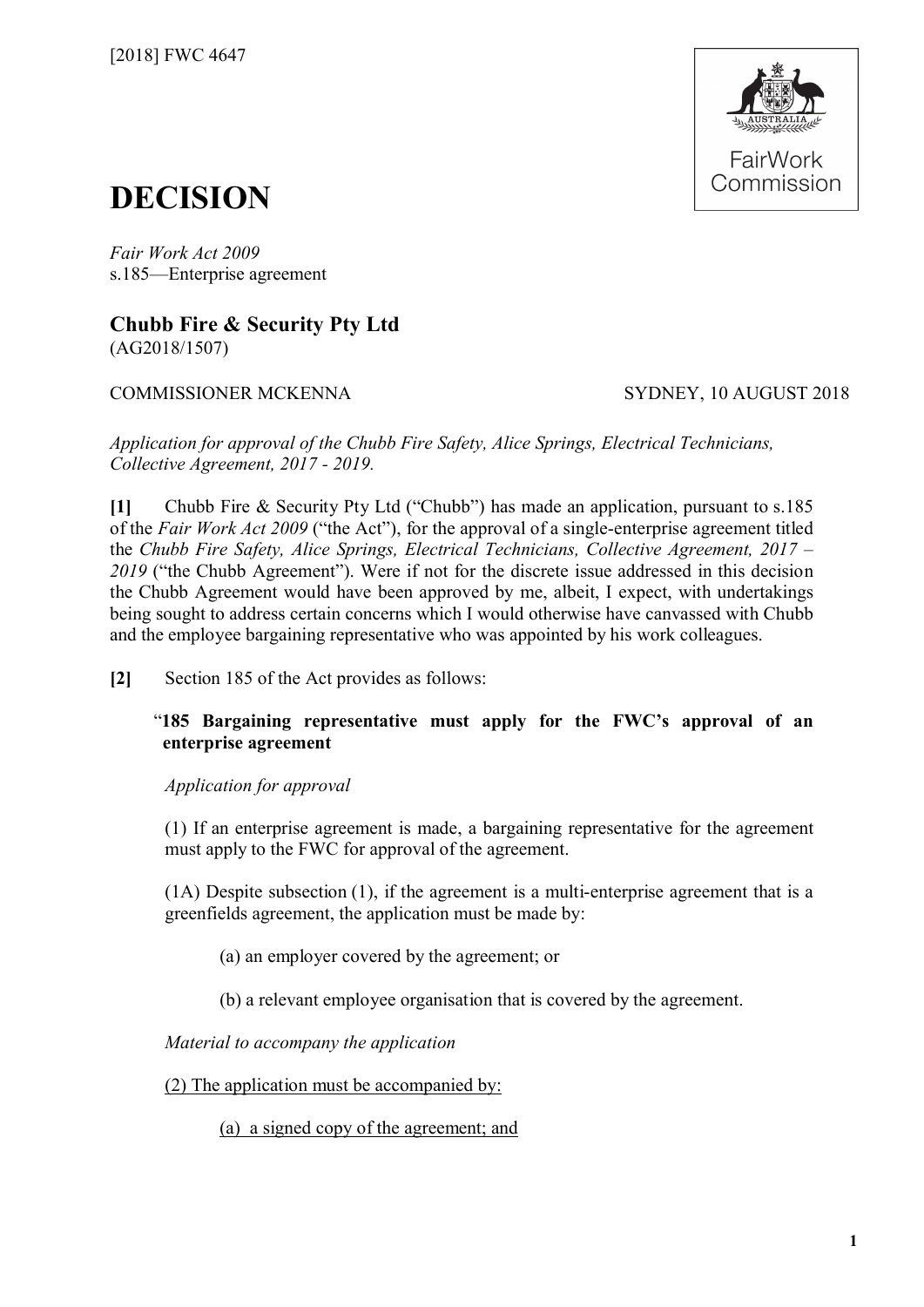(b) any declarations that are required by the procedural rules to accompany the application.

## *When the application must be made*

(3) If the agreement is not a greenfields agreement, the application must be made:

(a) within 14 days after the agreement is made; or

(b) if in all the circumstances the FWC considers it fair to extend that period within such further period as the FWC allows.

(4) If the agreement is a greenfields agreement, the application must be made within 14 days after the agreement is made.

#### *Signature requirements*

(5) The regulations may prescribe requirements relating to the signing of enterprise agreements.

*Single-enterprise agreements that are greenfields agreements*

(6) This section does not apply to an agreement made under subsection 182(4)." (my underlining)

**[3]** Thus, s.185(2) of the Act provides that the application for the approval must be accompanied by a signed copy of the agreement. Moreover, s.185(5) provides that the regulations may prescribe requirements relating to the signing of enterprise agreements. As to the s.185(5) requirements, the *Fair Work Regulations 2009* ("the Regulations") read as follows (also reproduced are the notes within the Regulations):

## "**2.06A Bargaining representative must apply for FWC approval of an enterprise agreement—requirements for signing agreement**

(1) For subsection 185(5) of the Act, this regulation prescribes the requirements for the signing of an enterprise agreement.

(2) For paragraph 185(2)(a) of the Act, a copy of an enterprise agreement is a signed copy only if:

(a) it is signed by:

(i) the employer covered by the agreement; and

(ii) at least 1 representative of the employees covered by the agreement; and

(b) it includes: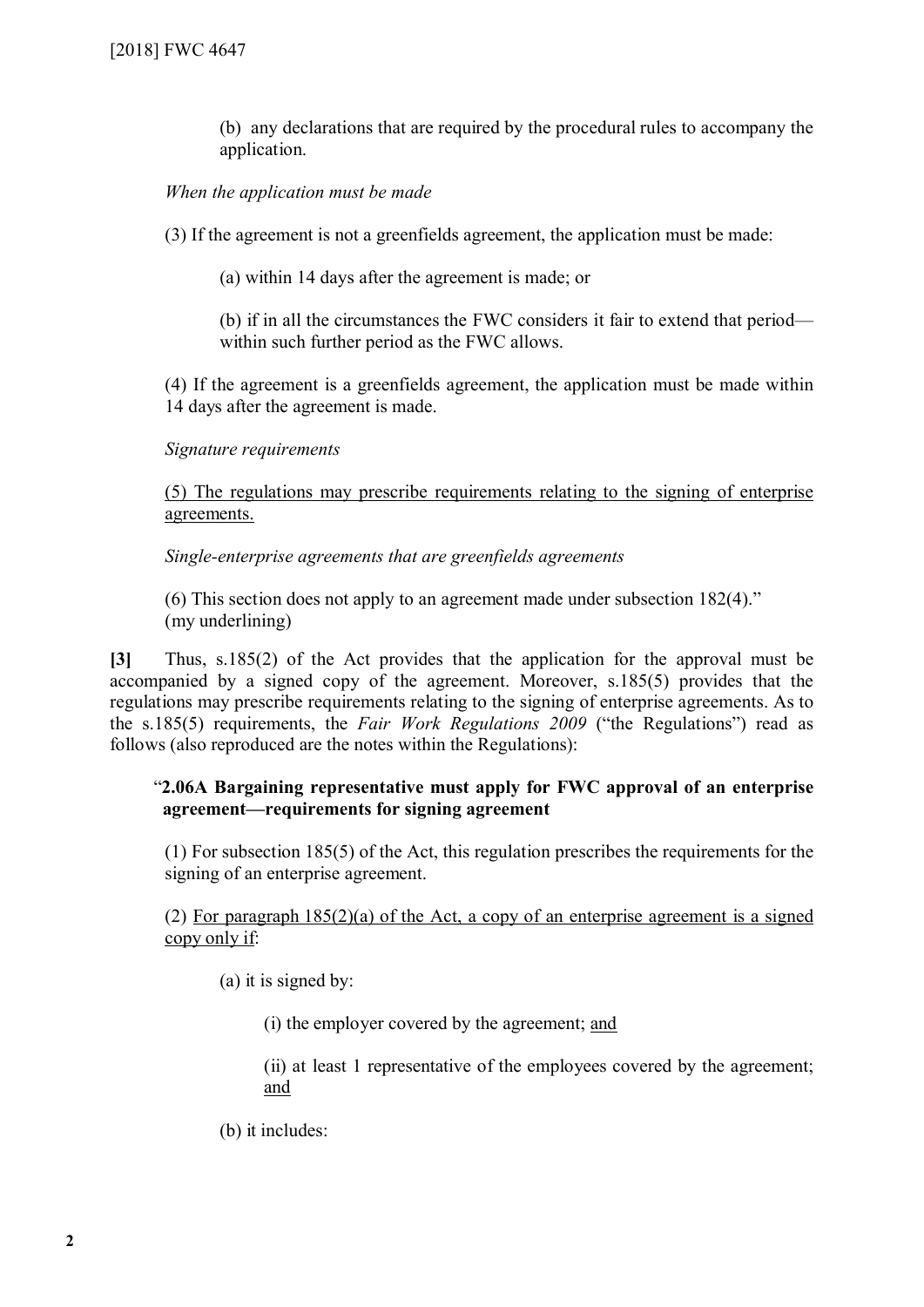(i) the full name and address of each person who signs the agreement; and

(ii) an explanation of the person's authority to sign the agreement.

Note: Paragraph  $185(2)(a)$  of the Act requires an application for approval of an enterprise agreement to be accompanied by a signed copy of the agreement.

(3) Unless the representative of the employees covered by the agreement is an employee in a class of employees who will be bound by the agreement, the representative's signature is not taken to indicate that the representative intends to be bound by the agreement." (my underlining)

**[4]** Regulation 2.06A of the Regulations thereby prescribes the requirements for the signing of an enterprise agreement. Moreover, reg.2.06A specifies that for s.185(2)(a) of the Act, a copy of an enterprise agreement is a signed copy "only if" it is signed in accordance with each of requirements of reg.  $2.06A(2)(a)(i)$  and (ii), and reg.  $2.06A(2)(b)(i)$  and (ii). In relation to this application for the approval of the Chubb Agreement, there was, unfortunately, no address for the employer signatory - in circumstances where reg.2.06A requires a copy of an enterprise agreement to include (among other things) "the full name and address of each person who signs the agreement". Section 185(2) provides that the application must be accompanied by a signed copy of the agreement, but that statutory criterion was not met in relation to the Chubb Agreement.

**[5]** In dismissing an application for the approval of the *Malteurop Australia Enterprise Agreement 2014* (*Malteurop Australia Pty Ltd* [2014] FWC 2476), Kovacic DP noted:

"[6] The signed agreement attached to the application did not meet the requirements of s.185(2)(a) of the Act as it did not include the full name and address of each person who signed the agreement nor an explanation of some of the signatories authority to sign the agreement as required by Regulation 2.06A.

[7] As the requirements of s.185(2)(b) have not been complied with the application is not a valid application. The application is therefore dismissed."

**[6]** In *Peabody Moorvale Pty Ltd v Construction, Forestry, Mining and Energy Union (CFMEU)* [2014] FWCFB 2042 ("*Peabody Moorvale*") a Full Bench of the Fair Work Commission (Ross P, Hatcher VP, Asbury DP, Gostencnik DP, Simpson C) considered, among other matters, signing requirements for enterprise agreements. In *Peabody Moorvale*, the CFMEU contended that non-compliance with reg.2.06A(2)(b)(i) goes to invalidity and that if the persons who sign the agreement do not set out their residential address the application to approve the agreement is invalid. As to what was described in the decision as "The Regulation 2.06A point", the Full Bench in *Peabody Moorvale* considered whether "address" in reg.2.06A(2)(b)(i) means the residential address or whether it is sufficient if the work address is supplied. The Full Bench relevantly concluded that a work address was sufficient. With only the question of the sufficiency of a work address arising for determination in *Peabody Moorvale*, the operation and requirements of s.185(2) and reg.2.06A are uncontroversial. As the Full Bench otherwise noted in plain terms: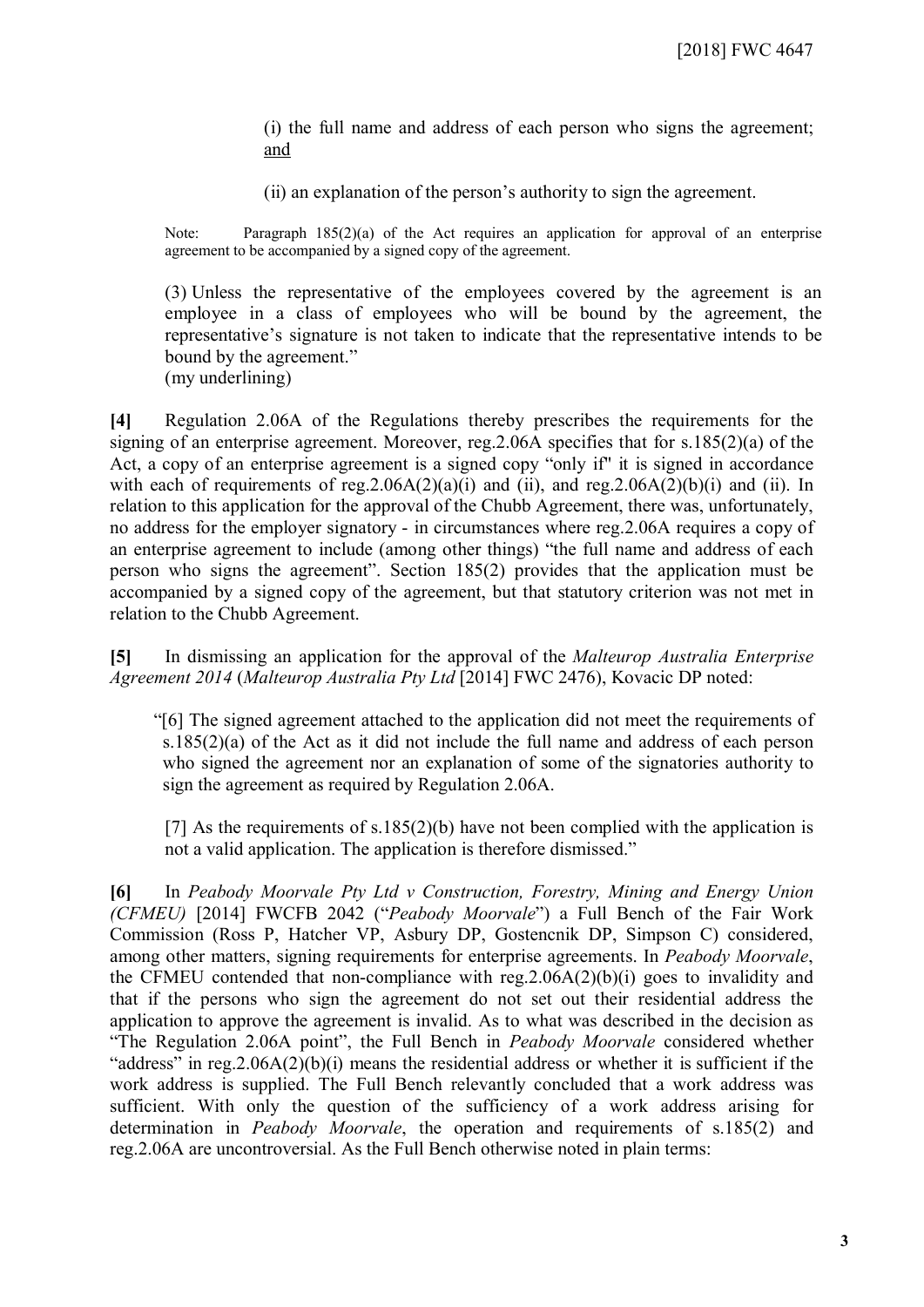"[87] Subsection 185(2)(a) provides that an application for the approval for an enterprise agreement must be accompanied by 'a signed copy of the agreement' and s.185(5) provides that the Regulations may prescribe requirements relating to the signing of enterprise agreements. Regulation 2.06A is made pursuant to s.185(5) and relevantly provides: …"

**[7]** I have considered also the provisions of s.585 and s.586 of the Act, which read as follows (also reproduced are the notes within the s.585):

## "**585 Applications in accordance with procedural rules**

An application to the FWC must be in accordance with the procedural rules (if any) relating to applications of that kind.

Note 1: Certain provisions might impose additional requirements in relation to particular kinds of applications (see for example subsection 185(2)).

Note 2: The FWC may, under section 587, dismiss an application that is not made in accordance with the procedural rules.

### **586 Correcting and amending applications and documents etc.**

The FWC may:

(a) allow a correction or amendment of any application, or other document relating to a matter before the FWC, on any terms that it considers appropriate; or

(b) waive an irregularity in the form or manner in which an application is made to the FWC."

**[8]** The requirements of s.185(2) and reg.2.06A involve strict compliance, given the mandatory language in the Act and the Regulations. As such, s.596 of the Act cannot properly be used to correct or amend a signature page for an enterprise agreement where there are s.185(2)/reg.2.06A issues. That is because s.185(2) of the Act specifies that *the application must be accompanied by a signed copy of the agreement* and reg.2.06A specifies that, for s.185(2)(a) of the Act, *a copy of an enterprise agreement is a signed copy only if* it meets each of the cumulative requirements. Given the mandatory nature of the wording in the s.185(2) of the Act and reg.2.06A of the Regulations, the invalidity cannot be cured by the use of s.596 of the Act.

**[9]** Separately, I note that challenges have been made to the approval of enterprise agreements - and sometimes long after they have been approved - including so as to seek to oppose underpayment of wages claims: see, for example, *MPR Scaffolding Pty Ltd t/a MPR Scaffolding v Construction, Forestry, Mining and Energy Union* [2015] FWCFB 7237 and *Construction, Forestry, Mining and Energy Union v MPR Scaffolding Pty Ltd and ors* [2017] FCCA 1593 which is now, apparently, before the Federal Court. (I should note there is no suggestion of anything at all untoward involved in the making of the Chubb Agreement - only the difficulty presented by the requirements of s.185(2) and reg.2.06A.)

**[10]** I should also note, finally, that if I considered I had the ability or discretion to approve the Chubb Agreement I would do so (with, as I have noted, undertakings as to matters that I